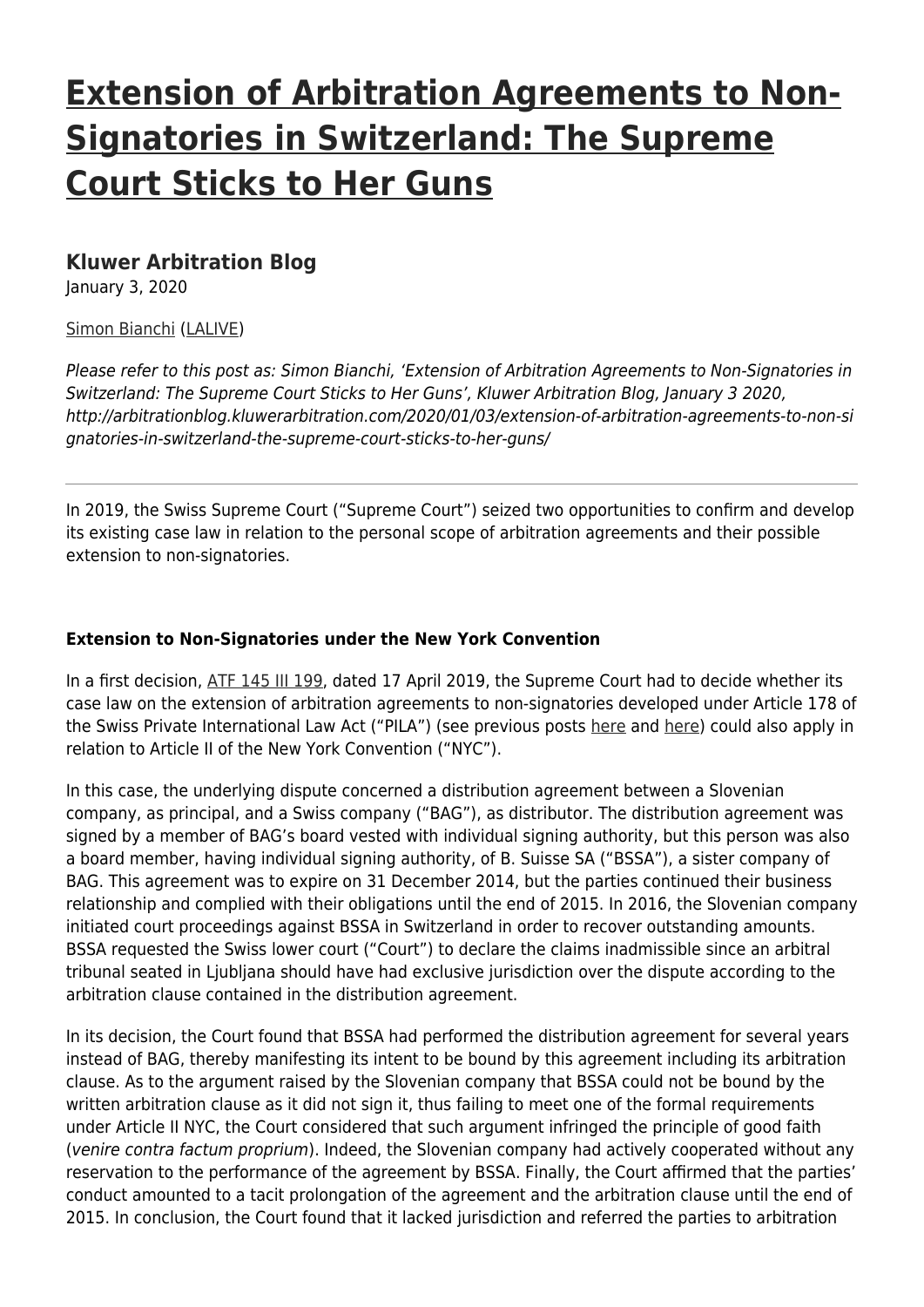pursuant to Article II(3) NYC.

The Slovenian company appealed to the Supreme Court in order to vacate the Court's judgment on two grounds: (i) BSSA was not bound by the arbitration clause due to the fact that the formal requirements of Article II(2) NYC were not met and (ii) the tacit prolongation of the distribution agreement did not extend to the arbitration clause in line with the principle of separability.

The Supreme Court noted that the Court's finding that the originally written arbitration clause only bound the Slovenian company and BAG, but not BSSA, was untenable. It recalled that (i) the determination of the parties to an arbitration agreement requires an interpretation of the underlying agreement and the arbitration clause and (ii) it is not admissible to simply rely on incorrect or incomplete party names. However, despite this erroneous finding, the Supreme Court did not remand the case to the Court as it considered that, in any case, there was a binding arbitration agreement between the Slovenian company and BSSA.

With regard to the first argument raised by the Slovenian company, the Supreme Court found that (i) the formal requirements of Article II(2) NYC correspond to those of Article 178(1) PILA and (ii) the wellestablished case law relating to the extension of arbitration agreements to non-signatories under Article 178 PILA was thus fully applicable. With that in mind, the Supreme Court concluded that BSSA had intervened in the performance of the agreement for several years and, by such conduct, manifested its intent to be bound by the arbitration clause. The Supreme Court further confirmed that the formal requirements set out in Article 178(1) PILA and Article II(2) NYC were solely applicable to the initial parties to the arbitration agreement, but did not prevent the extension of the latter to nonsignatories.

As to the tacit prolongation of the distribution agreement and the arbitration clause, the Supreme Court endorsed the Court's finding that no formal prerequisite was required for the prolongation of an arbitration clause under Article II(2) NYC.

### **Extension to a State as Non-Signatory**

In a second decision,  $4A$  636/2018, dated 24 September 2019, the Supreme Court had to decide whether a State could be bound by an arbitration clause signed by a State-owned entity under Article 178 PILA.

The underlying dispute arose out of an agreement between two Turkish companies, their joint venture company ("Appellants"), and a Libyan state-owned entity in relation to a pipeline construction project. Following the riots that took place in Libya in 2011, the joint venture company suspended its works and no agreement could subsequently be reached to restart these works. As a result, the Appellants initiated arbitration against the Libyan state-owned entity and the State of Libya. In an interim award on jurisdiction, the tribunal denied jurisdiction in respect to Libya as the latter had not signed the agreement. The Appellants challenged this award in front of the Supreme Court. They invoked that the tribunal wrongly denied jurisdiction in respect to Libya on the grounds that (i) the Libyan stateowned entity and Libya were to be treated as a single entity under Libyan law due to the supervisory role of the State of Libya and (ii) the arbitration clause should be extended to Libya under Swiss law because of its involvement in the performance of the agreement. The Appellants alleged that the landmark "Westland" case ([P 1675/1987](http://www.kluwerarbitration.com/document/kli-ka-1027208-n?title=ASA%20Bulletin) dated 19 July 1988), which denied the extension of an arbitration clause to a non-signatory State, was outdated.

The Supreme Court recalled that it was bound by the tribunal's factual findings, in particular: